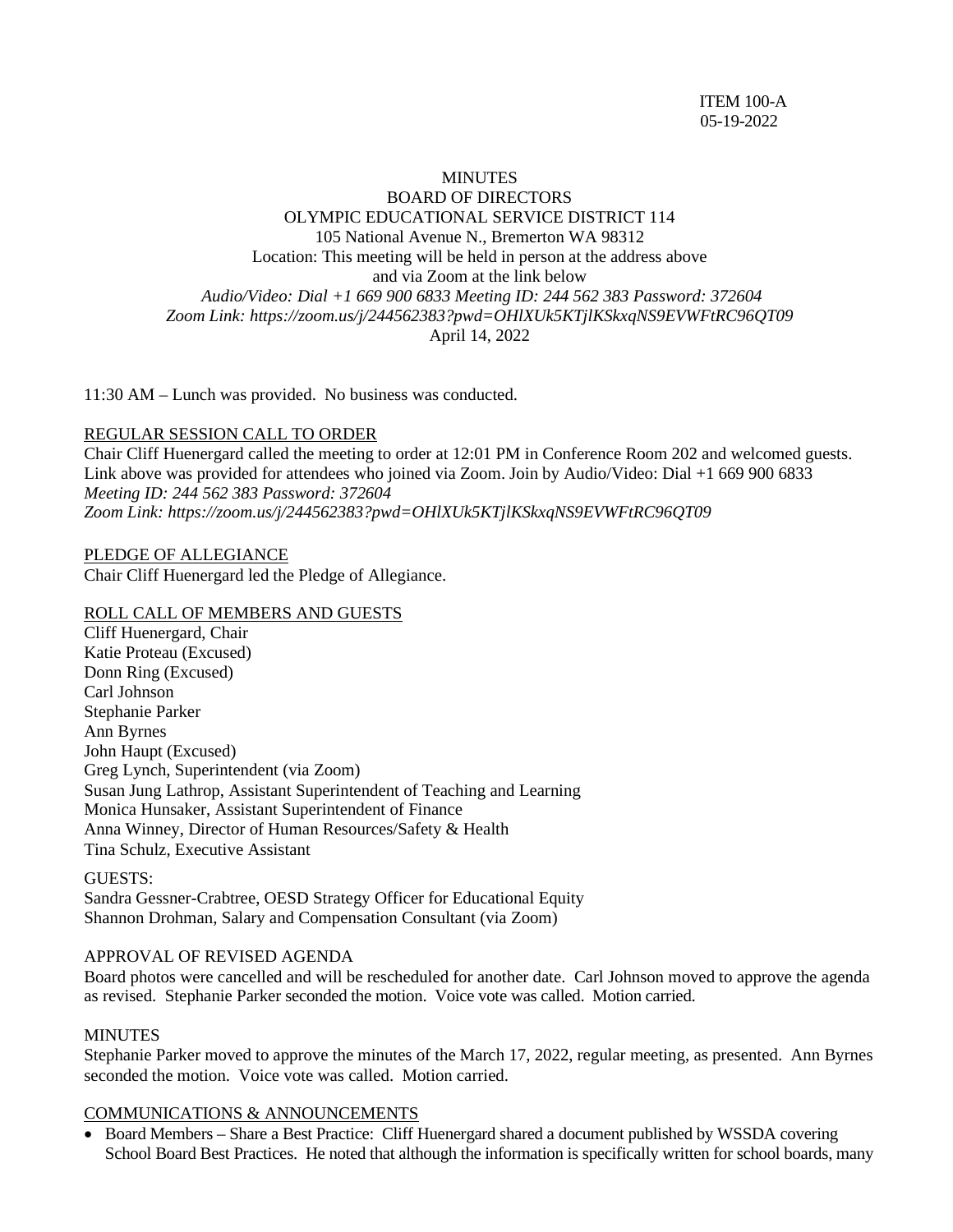### Board Members – Share a Best Practice (continued):

of the details are also pertinent to ESD boards. He highlighted governance benchmarks and standards, and other areas that pertain to the ESD. OESD Board members can access the document inside their April 14, 2022, Board packet or it can be provided upon request.

## SALARY & COMPENSATION REVIEW UPDATE

Consultant Shannon Drohman joined the meeting via Zoom to provide information on the status of the salary and compensation review. An Executive Summary was provided in the Board packet. She highlighted the main activities of the review including a compensation study for over ninety positions, and to review and suggest revisions to the existing salary schedules based on new market data. She provided an overview of the project, data sources targeted research, market references and implicit price deflator, noting that the study resulted in recommended adjustments. Changes and recommendations were included in the Executive Summary report. Superintendent Lynch added that the ability to be able to telecommute, an OESD policy that was implemented during COVID-19, is an appreciated benefit and is under review for longer term implementation.

## ADMINISTRATIVE REPORTS

Cliff Huenergard noted that the AESD Executive Board has voted on the Award of Distinction honoree pending the official announcement.

## **Legislative Report/Update:** OESD Legislative Representative Ann Byrnes noted the following:

• WSSDA is asking School Board members to review their 239 legislative positions and suggestions are under review.

**Superintendent's Report:** *(Any personal pronouns used during the Superintendent's report to the Board are specifically in reference to the superintendent.)*

# **Legislative, State & Region Items of Interest**

- On April 13, 2022, the State Board of Health made a decision NOT to make COVID-19 vaccinations mandatory for children.
- ESDs will continue to assist school districts with ordering and issuing COVID test kits through the remainder of this school year.
- OESD nomination for AESD Executive Board Award of Distinction is Senator Wellman.
- Thanks to Katie Proteau and Stephanie Parker for providing their support for the Annual AESD Accreditation. The AESD continues to seek volunteers for accreditation activities for all three days: May 16, 17 and 18.

# **Additional Regional Events and Information**

- Early Learning Policy Council meetings. April 21-Katie Proteu, May 19-Stephanie Parker, June 16-Stephanie Parker.
- OESD Leadership Team new hires: Effective 1 July, Mona Johnson will join our OESD Leadership Team.
- Central Kitsap School District (EPO) and Quilcene School District (Capital Projects) are up for rerun elections on April 26, 2022.
- Annual OESD Regional Art Show concluded March 14. The People's Choice Award (winning piece will be purchased by the Board and displayed in the building). OSPI State-level Art Show is scheduled 100% virtual on May 26 at 3:00 PM (link not yet available). A press release was sent to local newspapers.
- Sequim School District announced Regan Nickels as its new Superintendent arriving in July 2022.
- Bremerton School District is in the process of hiring an interim Superintendent for school year 2022-23.

# **Upcoming Events for School Year 21-22:**

• AESD Annual *Virtual* Conference 11:00 AM–2:00 PM Wednesday, April 27. This meeting will include a vote for the annual AESD budget. Questions about the budget, specifically about the WSIPC donation to AESD and its contingency fund, were discussed and additional information is forthcoming.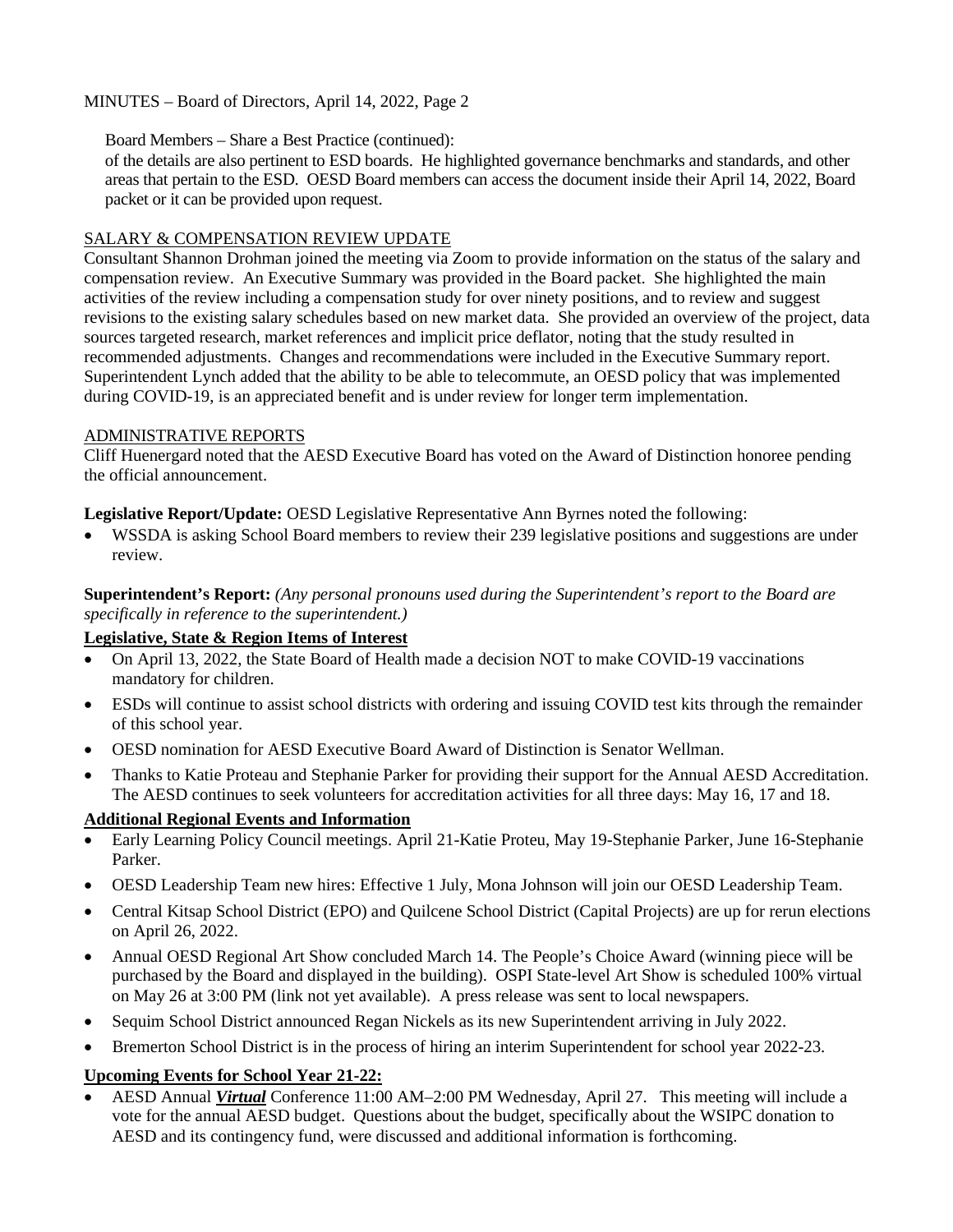# **Upcoming Events for School Year 21-22** (continued):

- WSSDA Director Area 4 Meeting Saturday, May 7, 10:00 AM-1:00 PM at Olympic High School
- OESD Annual Years of Service, Retirement and Recognition Celebration, 100% virtual on Friday, May 20 at 9:00-10:00 AM. Zoom Link: <https://us02web.zoom.us/j/85824574617?pwd=ZE4vOFVDeXlOQStOZVZUOUhTcWF2UT09>
	- AWSP/WASA Summer Conference -- June 26-28, Spokane

# **Planning ahead for Fall Conferences 22-23:**

- WSSDA Annual Conference: November 16-19, 2022, Spokane Convention Center and Davenport Grand
- AESA Annual Conference: November 30-December 3, 2022, Atlanta GA

Susan Lathrop noted that WSSDA filed an Amicus Brief in support of Bremerton School District's Supreme Court case, Kennedy vs. Bremerton School District.

**Financial and Technology –** Monica Hunsaker noted that the budget is following trends. She reviewed the following:

• 2021-22 Budget status report for March was provided in the Board packets. The General Fund ending balance was \$4.82 million (adjusted amount considering the state's GASB accounting formula is \$11.910 million). Unemployment Fund ending balance was \$3.556 million; the Workers Compensation Fund balance was \$11.720 million; and the Compensated Absences fund was \$1.069 million.

# **Human Resources – Anna Winney shared the following:**

- Some grants and programs that are funded based on cooperative services may be ending and/or not renewed, which could potentially affect OESD staffing for the upcoming school year. Any reduction in force (RIF) notices would need to be sent to certificated staff by May 15. Potential departments impacted by this include: Special Services and Student Services.
- Diversity, Equity and Inclusion (DEI) data from a survey conducted with OESD staff. Next steps include meeting with the consultants and additional follow up, planning, and future implementation.

# **Teaching and Learning Services -** Susan Jung Lathrop shared the following:

- OESD continues to provide distribution services of COVID-19 tests to districts.
- The Professional Educator Standards Board (PESB) adopted a new set of [Cultural Competency, Diversity,](https://www.pesb.wa.gov/innovation-policy/ccdei/)  [Equity and Inclusion \(CCDEI\) standards](https://www.pesb.wa.gov/innovation-policy/ccdei/) for Washington educators at their March Board meeting, in response to ESSB 5044 (2021). Also in response to the legislation, WSSDA is offering training that is required for School Board Members [https://www.wssda.org/leadership-development/commitment-to-educational-equity.](https://www.wssda.org/leadership-development/commitment-to-educational-equity)
- Sandra Gessner-Crabtree provided training on Multi-tiered Systems of Support (MTSS). She walked the Board through a display of posters in the room, containing data and examples of systemic barriers and evidence-based practices. She triggered thoughtful questions about reimagining the current system(s) and building new systems that meet the needs of all students across all tiers of learning. Board members engaged with questions and Ms. Gessner-Crabtree offered examples of what districts are doing to build MTSS capacity inside schools and districts.

# **BUSINESS**

# **Head Start Program Monitoring (Policy 2500): Head Start/ECEAP & Early Head Monthly Reports**

*(Reports were provided in the Board packet for information only, no action required)*

Action items below were provided in the Board packet. In reference to documents presented for approval, Susan Lathrop noted the challenge with recruiting and retaining Early Learning staff.

### **Approval of Continuation Application of Early Head Start Child Care Partnerships.**

Carl Johnson moved to approve the Continuation Application of Early Head Start Child Care Partnerships, as presented. Stephanie Parker seconded the motion. Voice vote was called. Motion carried.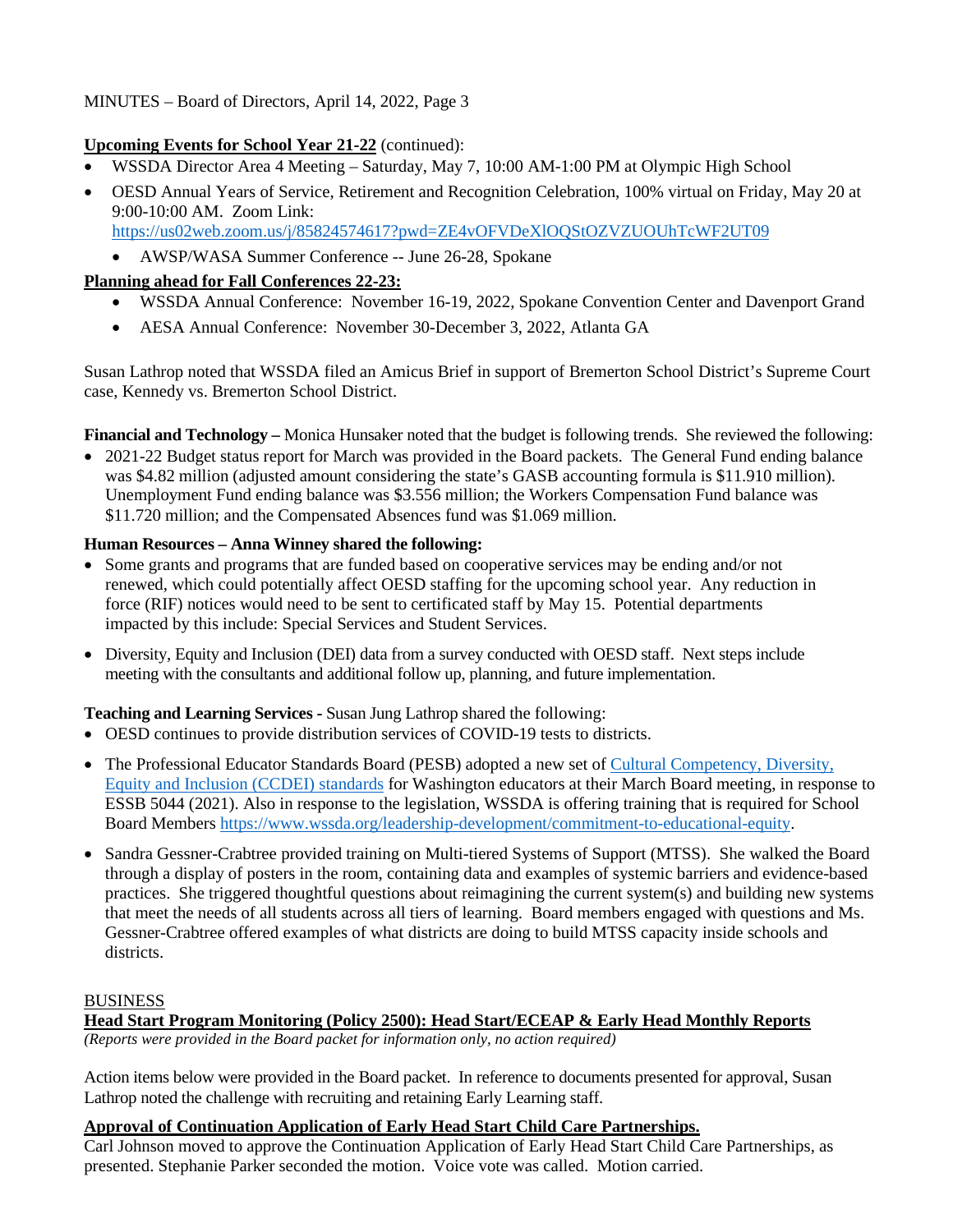### **Approval of Continuation Application of Head Start Grant**

Ann Byrnes moved to approve the Continuation Application of Head Start Grant, as presented. Stephanie Parker seconded the motion. Voice vote was called. Motion carried.

# **Approval of Quality Improvement Funding**

Carl Johnson moved to approve the Quality Improvement Funding, as presented. Ann Byrnes seconded the motion. Voice vote was called. Motion carried.

#### **Non-Federal Share (In-Kind) Waiver Request**

Stephanie Parker moved to approve the Non-Federal Share (In-Kind) Waiver Request, as presented. Carl Johnson seconded the motion. Voice vote was called. Motion carried.

### **Application for Cost of Living Adjustment (COLA), Head Start/Early Head Start Grantees**

Ann Byrnes moved to approve the Application for Cost of Living Adjustment (COLA) – Head Start/Early Head Start Grantees, as presented. Carl Johnson seconded the motion. Voice vote was called. Motion carried.

**2020 Census – OESD Director District Boundary Change Recommendations.** Superintendent Lynch noted that due to an increase of population in Jefferson and Clallam counties, and after initial evaluation by the consultant at Sammamish Data Systems, a boundary adjustment for OESD Director District boundaries is recommended. Carl Johnson made a motion to move forward to stage two of the redistricting process for OESD 114 Director Districts. Stephanie Parker seconded the motion. Voice vote was called. Motion carried.

### **Strategic Planning – Approval of Board Goals: School Year 2022-2023 & Discussion and formulation of Board Sub-committee for Superintendent's Evaluation**

Stephanie Parker moved to approve the Board Goals, School Year 2022-2023, as presented. Carl Johnson seconded the motion. Voice vote was called. Motion carried.

Stephanie Parker and Ann Byrnes noted interest in participating on the Board Sub-committee for Superintendent's Evaluation.

### **School Year 2022-2023 Board Meeting Schedule (Decide on Nov. 15 or Nov. 22).**

Board members discussed the November dates and their preferences reflecting that November 15 would be the selected date. Carl Johnson moved to approve the School Year 2022-2023 Board Meeting Schedule, as presented. Ann Byrnes seconded the motion. Voice vote was called. Motion carried.

### **VOUCHERS AND PAYROLL**

### **BLANKET CERTIFICATION AND APPROVAL FOR PAYMENT OF VOUCHERS**

We the undersigned Board of Directors of Olympic Educational Service District 114, Kitsap County, Washington, do hereby certify that the following disbursements are approved this 14th day of April 2022

| <b>FUND</b>          | <b>DATE PAID</b> | <b>WARRANT#'S</b> | <b>AMOUNT</b>   |
|----------------------|------------------|-------------------|-----------------|
| General:             | 3/14/22          | 159366            | 526.63          |
|                      | 3/17/22          | 159367            | 73,847.42       |
|                      | 3/31/22          | ACH               | 39,711.27       |
|                      | 3/31/22          | 159368-159396     | 123,238.42      |
|                      | 3/31/22          | 159397-159403     | 267, 145.65     |
|                      | 4/15/22          | 159404-159406     | 700.01          |
| Payroll:             | 3/31/22          | 702989-702993     | 1,134.10        |
|                      | 3/31/22          | <b>WIRE</b>       | 1,257,530.55    |
|                      | 3/31/22          | <b>WIRE</b>       | 612.86          |
|                      | 4/15/22          | 702994-703004     | 2,574.02        |
|                      | 4/15/22          | <b>WIRE</b>       | 25,042.58       |
| <b>Workers Comp:</b> | 3/24/22          | 404029            | 10,000.00       |
|                      | 3/31/22          | 404030-404034     | \$<br>68,759.23 |
|                      | 3/31/22          | 404035            | 35,000.00       |